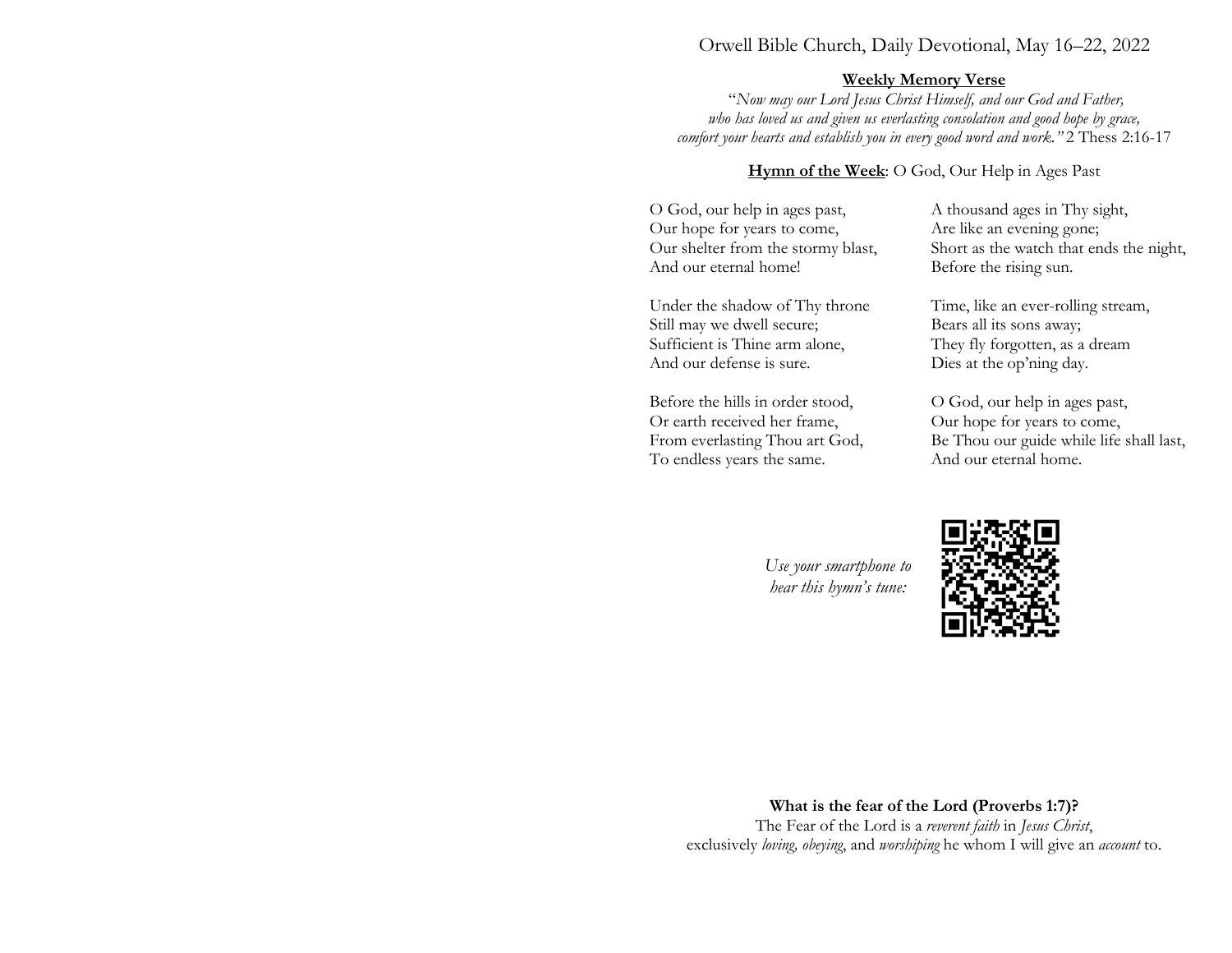### Monday, May 16

Proverb for the Day: "A quick-tempered man acts foolishly, and a man of wicked intentions is hated." 14:17

# 1 Timothy 5

Paul continues to give Timothy, his representative to the church in Ephesus, specific instructions for "how you ought to conduct yourself in the house of God, which is the church of the living God, the pillar and ground of the truth" (3:15). While there *is* organization to the church, it is not merely *an* organization. The church is a body of baptized believers who covenant together to love, learn from, and labor for Jesus Christ.

There will be times when believers must be rebuked, so in God's household they must be treated as family members, with love, honor, and respect (vv. 1-2). Widows without family support should receive care from the church if she is of godly character and sufficient age (vv. 3-16). Note that believers who have widows must care for their needy family members (v. 16); failing to do so shows no love for the Lord and His saints (v. 8). Pastors should work hard, fear sin, and be impartial in their relationships (vv. 17-25).

#### Truths to Nail Down and Meditate On

- 1. Churches must care for members who are widows. Because of various government programs it is easy to think widows' needs are supplied. While such programs are a help, churches must be sure that their widows' needs are met. There are more than just financial needs!
- 2. The "elders who rule well…especially those who labor in the word and doctrine" refers to the same office, not two different offices (some point to this passage as supporting two offices, *ruling* and *teaching* elders). All elders must carry out their responsibilities well and all elders must be able to teach (3:2). This passage (vv. 17-18) teaches that pastors should be financially supported (1 Cor 9:7-15; Gal 6:6). Pray for your pastor that he will "rule well" and "labor in the word and doctrine"!

### Items for Prayer

- Tom, Stephanie, Daniela, Nino, Angelo & Gabriella Boehm, Italy—Pray with us that the work would begin (and be completed) on our apartment building.
- Satan and wicked spiritual forces, Mark 4:15; 2 Cor 4:4; Eph 2:2; 6:12, 18
- Sinful hearts of the lost, Rom 3:10–18; 2 Cor 4:3–4; Eph 4:18–19
- Our own struggles with sin, Matt 26:41; Rom 7:13–25

# Saturday, May 21

Proverb for the Day: "Do they not go astray who devise evil? But mercy and truth belong to those who devise good." 14:22

Pastor will text the passage he will be preaching from tomorrow on Friday!

Items for Prayer

- Tim, Cristina, Andres, Ruth, and Patricia Goossen, Argentina—Pray for boldness and receptive hearts as we and our church family pass out tracts during the country's anniversary celebration on the 25<sup>th</sup>.
- False teachers spreading error in the name of Christ, 1 Tim 4:1-3; 2 John 7
- Selfless, sacrificial love for all Christians, Acts 6:1
- Tendency to be "now" oriented rather than Christ and eternity, Matt 6:33; 2 Tim 4:1

# The Lord's Day, May 22

Proverb for the Day: "In all labor there is profit, but idle chatter leads only to poverty. 14:23

Think back on God's truth you heard or read this past week, and how you could use that to minister to the saints today as the church gathers.

Items for Prayer

- Daniel, Rosamma, Dany, Merlin, and David Kumar, India—Pray for Pastor Mariyadas and Family. Pray that the church will grow spiritually and numerically.
- Christ-likeness at home and "work," Col 3:18–4:1
- Not judge by externals, Jas 2:1; 2 Cor 5:16
- Persevering faithfulness in perilous times, Revelation 2–3; 21:7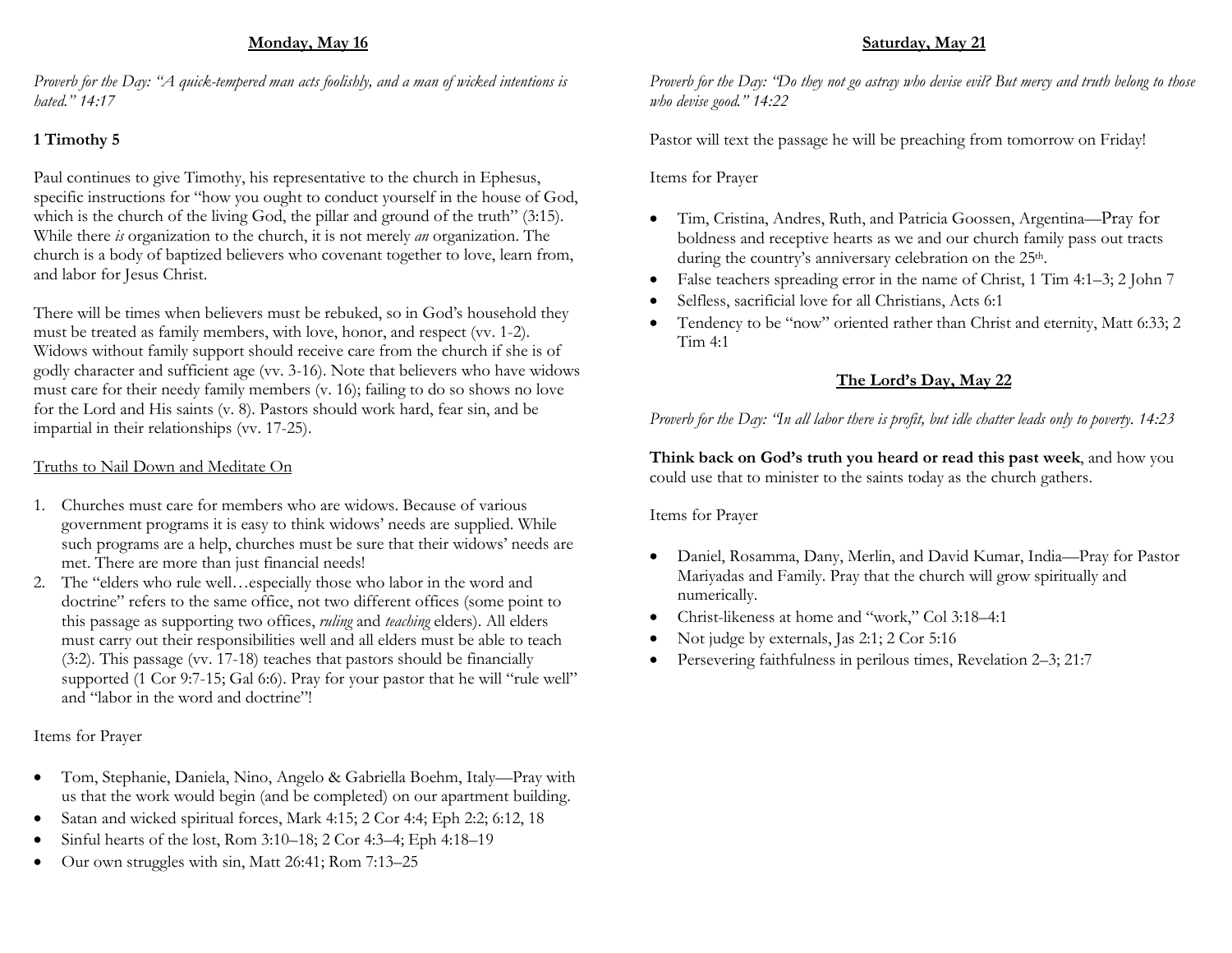#### Friday, May 20

Proverb for the Day: "He who despises his neighbor sins; but he who has mercy on the poor, happy is he." 14:21

## Titus 3

Titus must also exhort Christian slaves to be controlled by the Holy Spirit (vv. 1-2; the fruits of the Spirit are evident in these verses, showing one to be controlled by the Spirit). The basis—again—for such living is the grace of God. The same grace that saves is the basis, reason, and means for Christ-like living (vv. 3-7). In order for the church at Crete to be properly ordered Titus must continually teach and insist on Christian living (v. 8).

Having told Titus what he *must* continually teach, Paul then tells Titus what he *must* not give any time to whatsoever (v. 9). If there are any in the church who insist on teaching what is wrong and useless, they must be warned twice and then put out from the church if they refuse to repent (v. 10), having proven by their nonrepentance and commitment to sin that they are unbelievers (v. 11).

#### Truths to Nail Down and Meditate On

- 1. Salvation is entirely of the Lord, from start to finish (vv. 3-7). Consider Christian what you were like before you were saved (v. 3); did you deserve God's kindness and mercy? What did you deserve from him? And yet what did the Lord do? Why? How? To what end?
- 2. Christian living is Christian doctrine. Merely "believing" Christian truths without such bringing about a real and evident change in life is not true faith. Examine your life: how does it compare with Jesus' truth about how you should live? Is your life "out of order?"
- 3. Those whom Christ saves are justified and have the certainty of eternal life (v. 7). Despite many groups that teach salvation is by grace and works, or teach that Christians *could* lose their salvation, such beliefs are rooted *sinners'* earning salvation, not what God has done in Christ Jesus.

### Items for Prayer

- Charlie and Bo Frink, New Zealand—Pray that we will meet more people we can share the Gospel with.
- Always increasing Christ-likeness of Christians, Col 1:9–11; Heb 5:12–14; 2 Pet 1:5–11
- Governing authorities, Acts 5:29; 1 Tim 2:1–6
- Christians' worship, 1 Cor 14:24–25

# Tuesday, May 17

Proverb for the Day: "The simple inherit folly, but the prudent are crowned with knowledge." 14:18

## 1 Timothy 6

The last group of church members Paul addresses are slaves (vv. 1-2). Slaves must be taught to honor God's Word by honoring their masters, even if those masters are Christians!

Paul warns Timothy of false teachers, for they twist God's truth, divide God's people, and are religious mercenaries who are materially minded (vv. 3-10). Paul then urged Timothy to live in light of Christ's return (vv. 11-16) by fleeing everything associated with false teaching, following after Christian character, fighting for truth, and looking for Christ.

Lastly, wealthy Christians should use their wealth for ministry (vv. 17-19) and Timothy must guard the truth and resist false teaching (vv. 20-21).

#### Truths to Nail Down and Meditate On

- 1. False teaching affects the entire church. From the beginning of 1 Timothy to its end, false teaching has been addressed and warned against. From 1 Timothy we have seen that false teaching destroys lives, warps worship, twists Christian truth, creates controversy, denies God's good gifts, leads souls astray, prevents needy Christians from receiving help, corrupts church leadership, and leads to hell. Remember 4:16!
- 2. Being content with the basics of life is essential to living a Christ-like life (vv. 3-10). When professing believers focus more on physical, material things than spiritual things, their souls start to drown and eventually die. The world and its lusts are passing away, but "he who does the will of God abides forever" (1 John 2:17). Keep a "loose grip" on this world and a "tight grip" on Christ!
- 3. Jesus is coming again (v. 14)! No one knows the day of his coming ("which He will manifest in His own time," v. 15), so until then it is always time to live and serve Christ faithfully.

Items for Prayer

- Brian, Erin, Isabel, Emmett, Arthur, Owen, and Walter Bollon, Taiwan—Pray for lasting fruit in the lives of the young people at Cornerstone, our partner church.
- Boldness in the face of opposition and resistance, Acts 4:29; Eph 6:19
- Fear of and love for Christ, 2 Cor 5:11, 14
- Selflessness, Luke 9:23–26